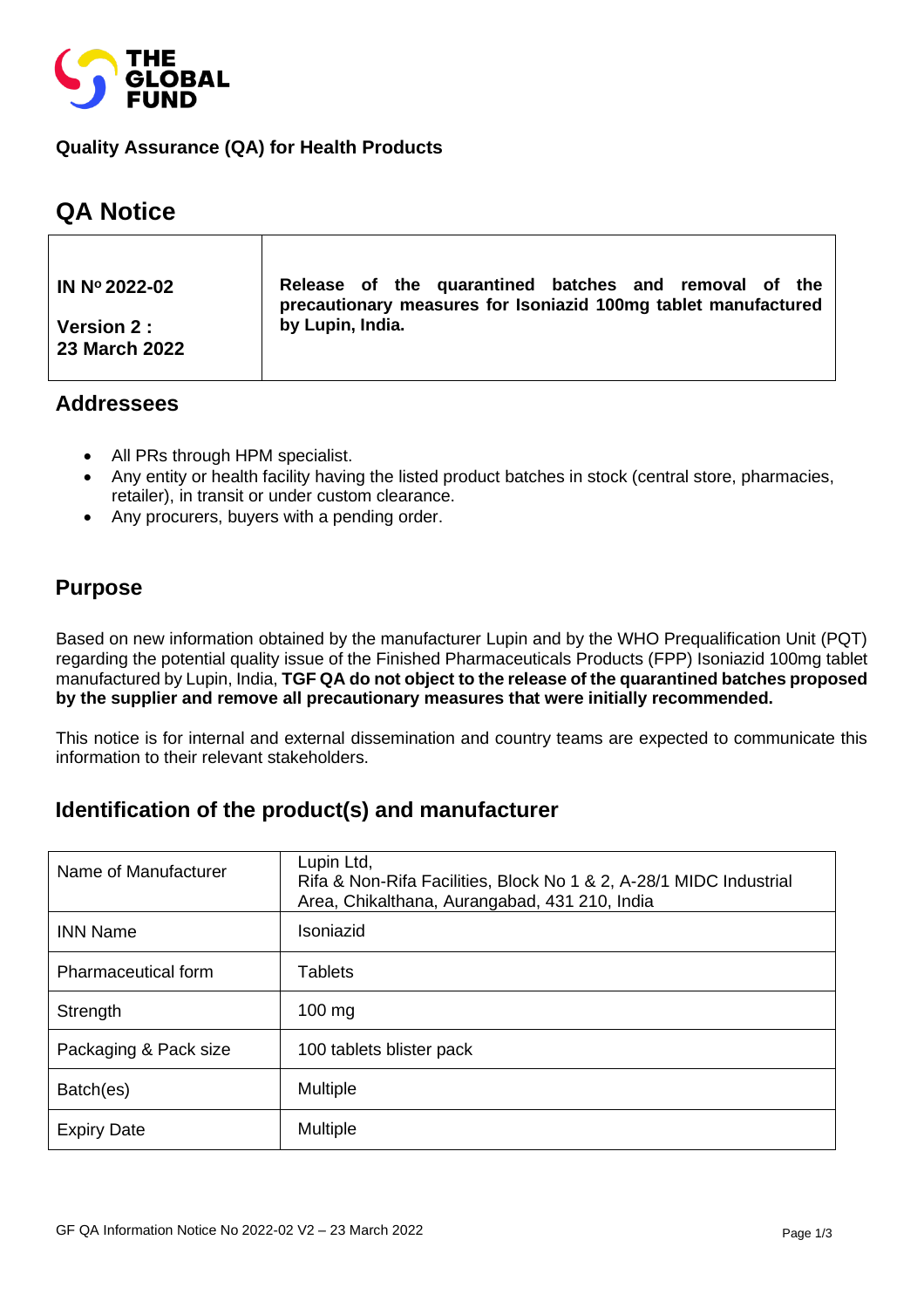

### **Background**

- On the 12th of January 2022, GF QA received information from the Global Drug Facility (GDF), of a safety notification issued by one of their qualified manufacturer Lupin, concerning quality issue for Isoniazid tablet 100mg manufactured at the Lupin manufacturing site Ltd, Rifa & Non-Rifa Facilities, Block No 1 & 2, A-28/1 MIDC Industrial Area, Chikalthana, Aurangabad, 431 210, India. The manufacturer recommended to quarantine the available warehouse stock of several batches of the product Isoniazid Tablets 100 mg.
- Similar OOS concerning the same product had been reported in December 2021 on the batch No. A905559 resulting in request for quarantine.
- As a result of their investigation, Lupin considered that there is no impact of observed description failure on the batch quality, and a proposal for the revision of product description from "white to off white" to "White to yellowish tablets" was submitted to WHO PQT.
- On the 11th of March 2022, WHO PQT approved the variation and supported the release of the quarantined batches.

| Details of defect or problem.                                     | N/A |
|-------------------------------------------------------------------|-----|
| Is there any evidence or suspicion<br>of a risk to public health? | N/A |
| Extent of the problem (eg. how<br>many batches).                  | N/A |
| Extent of distribution of the product /<br>batch (es).            | N/A |
| <b>Number of patients</b><br>potentially impacted                 | N/A |
| Other products potentially<br>impacted                            | N/A |

# **Nature of defect(s)**